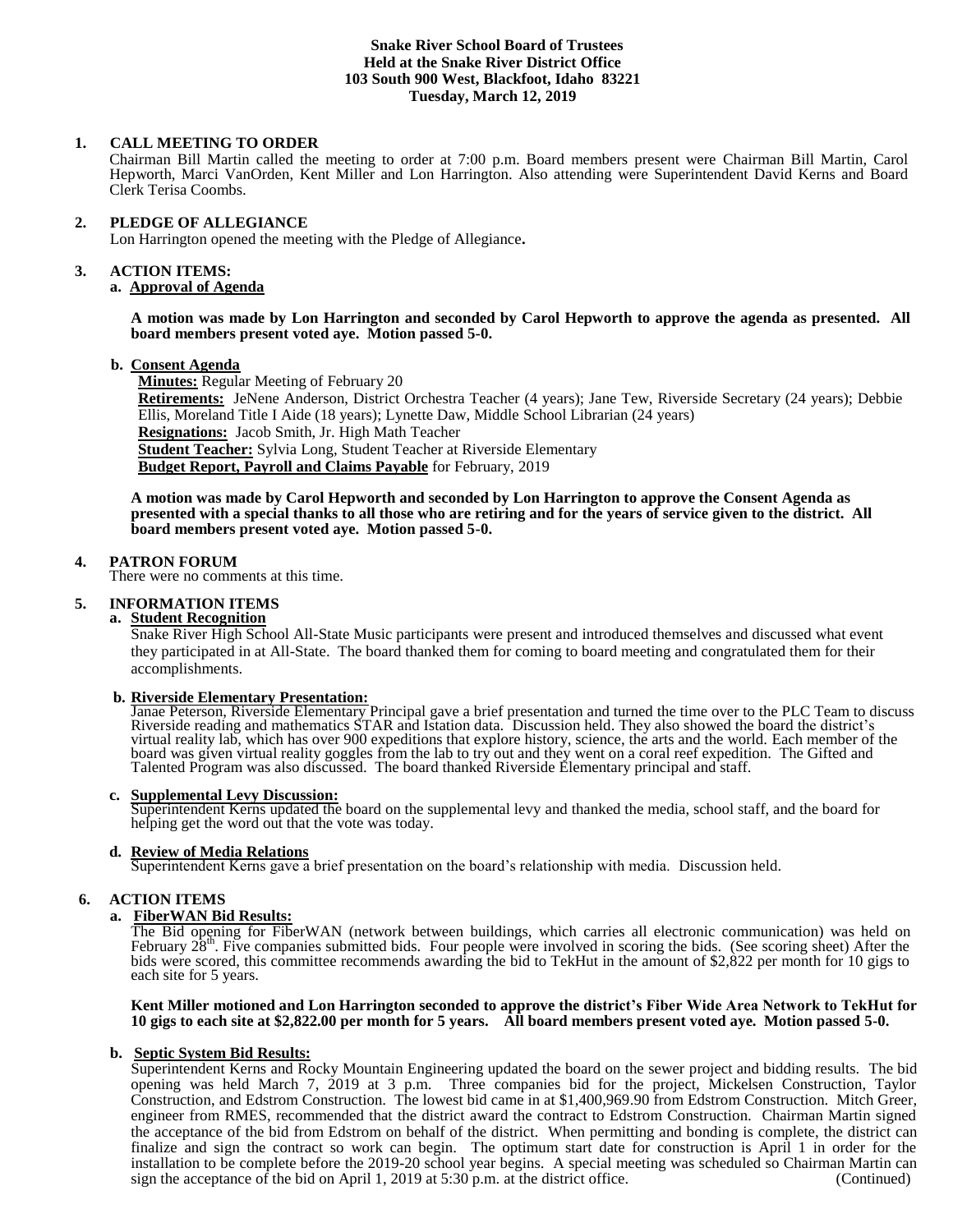#### **(Continued)**

**Marci VanOrden motioned and Lon Harrington seconded to accept the bid from Edstrom Construction in the amount of \$1,400,969.90 for construction of pressurized sewer system and lift station and to approve that the Chairman of the Board sign the Notice of Award. A roll call vote was taken: Kent Miller, aye; Marci VanOrden, aye; and Carol Hepworth, aye; Lon Harrington, aye; and Bill Martin, aye. Motion passed 5-0.** 

**A motion was made by Marci VanOrden and seconded by Kent Miller to schedule a special meeting on April 1, 2019 at 5:30 p.m. at the district office to approve the notice to proceed with the septic project. All board members present voted aye. Motion passed 5-0.** 

#### **c. Emergency School Closure:**

On February 25, 2019, an emergency closure of all schools in the district was called because of adverse weather conditions. A Certificate of Closure was sent to the state. A makeup day for the seniors only will be March 14, 2019.

 **Lon Harrington motioned and Kent Miller seconded to approve the Emergency Closure of all Snake River District schools on February 25, 2019 because of adverse weather conditions. All board members present voted aye. Motion passed 5-0.** 

# **7. INFORMATION ITEMS**

#### **a. Winter Sports Report:**

High School Athletic Director Bob Coombs gave a brief report on the winter sports programs. All programs won districts and participated in State Competitions. In wrestling, Destin Summers and Sway Cook were state champions and the board congratulated them on winning and wished them well in the future.

# **b. Upcoming Events:**

- **1. March 15, Teacher Inservice/Senior Projects**
- **2. March 15, Supplemental Levy Canvass at 2 p.m.**
- **3. March 18, 19, 21, 22, and 23rd: Little Mermaid at the High School**
- **4. March 21, Kindergarten Registration**
- **5. April 9, Jr. SAT Day**
- **6. April 17, Next Regular Board Meeting will be at the high school**
- **7. April 22-23, Law Conference in Boise**

#### **8. ACTION ITEMS—POLICY READINGS FIRST READINGS:**

**Policy 4120, "Media Relations and News Releases"** Superintendent Kerns would like this policy to be reviewed. Discussion was held. No further changes.

**Policy 4130, "Public Relations"** Superintendent Kerns would like this policy to be reviewed. Discussion was held. No further changes.

**Policy 5130, "Budget Hearing Notices"** This policy is updated to reflect the changes to the annual meeting date. Discussion was held. No further changes.

**Carol Hepworth moved and Kent Miller seconded to approve the first readings of Policy 4120, Media Relations and News Releases;" Policy 4130, "Public Relations;" Policy 5130, "Budget Hearing Notices;" All board members present voted aye. Motion passed 5-0.**

#### **9. EXECUTIVE SESSION**

**Under Idaho Code 74-206 [1a] superintendent contract and [1b] personnel, Kent Miller motioned and Lon Harrington seconded to go into Executive Session. A roll call vote was taken: Kent Miller, aye; Marci VanOrden, aye; and Carol Hepworth, aye; Lon Harrington, aye; and Bill Martin, aye. Motion passed 5-0.** 

The board went into Executive Session at 8:25 p.m. Board Clerk Terisa Coombs left the meeting at 8:25 p.m. The Superintendent's contract was discussed from 8:25 p.m. until 9:00 p.m. Personnel discussed from 9:00 p.m. until 9:25 p.m.

# **10. RETURN TO REGULAR SESSION**

**It was moved by Carol Hepworth and seconded by Lon Harrington to return to Regular Session. All the board members voted aye. Motion passed 5-0.** 

The Board returned to Regular Session at 9:25 p.m.